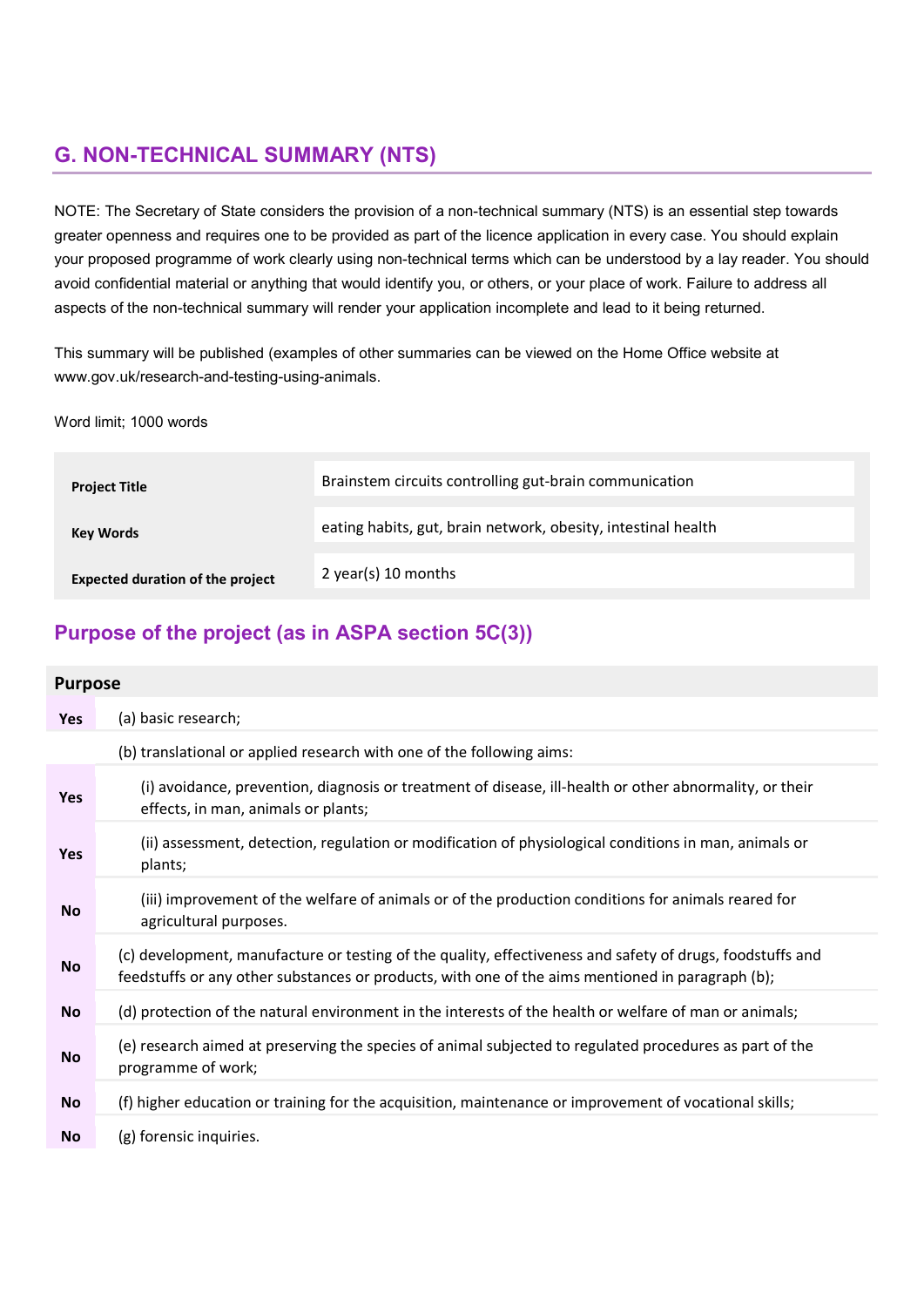### Describe the aims and objectives of the project (e.g. the scientific unknowns or scientific/clinical needs being addressed):

The objectives of this Project Licence are centred on the regulation of the gut-brain interaction, and how visceral information are received and computed by discrete groups of nerve cells to maintain health. To achieve this, we take advantage of genetic engineering techniques to precisely interrogate the function and the chemical content of discrete brain cells and to correlate these specific cell manipulations to changes in brain or gut health.

### What are the potential benefits likely to derive from this project (how science could be advanced or humans or animals could benefit from the project)?

The primary benefit of the work will be the advancement of scientific knowledge on the logic by which the brain compute and store messages sent by the gut. These knowledge will be directly relevant for human and animal health and welfare. For example, in humans there is high co-morbidity of obesity, gastrointestinal and psychiatric diseases (i.e. anxiety, obsessive compulsive disorders, and depressive states). Understanding how the communication between the gut and the brain is regulated may have implications for the health and wellness of animals (including humans), in that it will provide an evidence base for the development of novel pharmaceutical, behavioral or nutritional intervention to treat or diagnose brain and gut diseases.

### What types and approximate numbers of animals do you expect to use and over what period of time?

This program of work may use 4000 mice over 5 years

## In the context of what you propose to do to the animals, what are the expected adverse effects and the likely/expected levels of severity? What will happen to the animals at the end?

Mice may be injected with physiological doses of hormone or pharmaceutical agents. This is a mild procedure that very rarely promotes adverse effects. In some cases, treatments may lead to reduced body weight. Some mice may experience surgery. Possible pain is minimised by good surgical and aseptic techniques, suitable anaesthesia, good perioperative care and adequate provision of pain relief. This is a moderate procedure. Likewise, some mice may experience gastrointestinal discomfort when subjected to experiments mimicking the human intestinal bowel disease. All other procedures involve the monitoring of natural behaviour, including eating habits; procedures that never promote adverse effects. Any animal showing any signs of ill health will be closely monitored, receive veterinary treatment or will be humanely euthanized. At the end of testing, mice will be humanely euthanized for tissue and data collection.